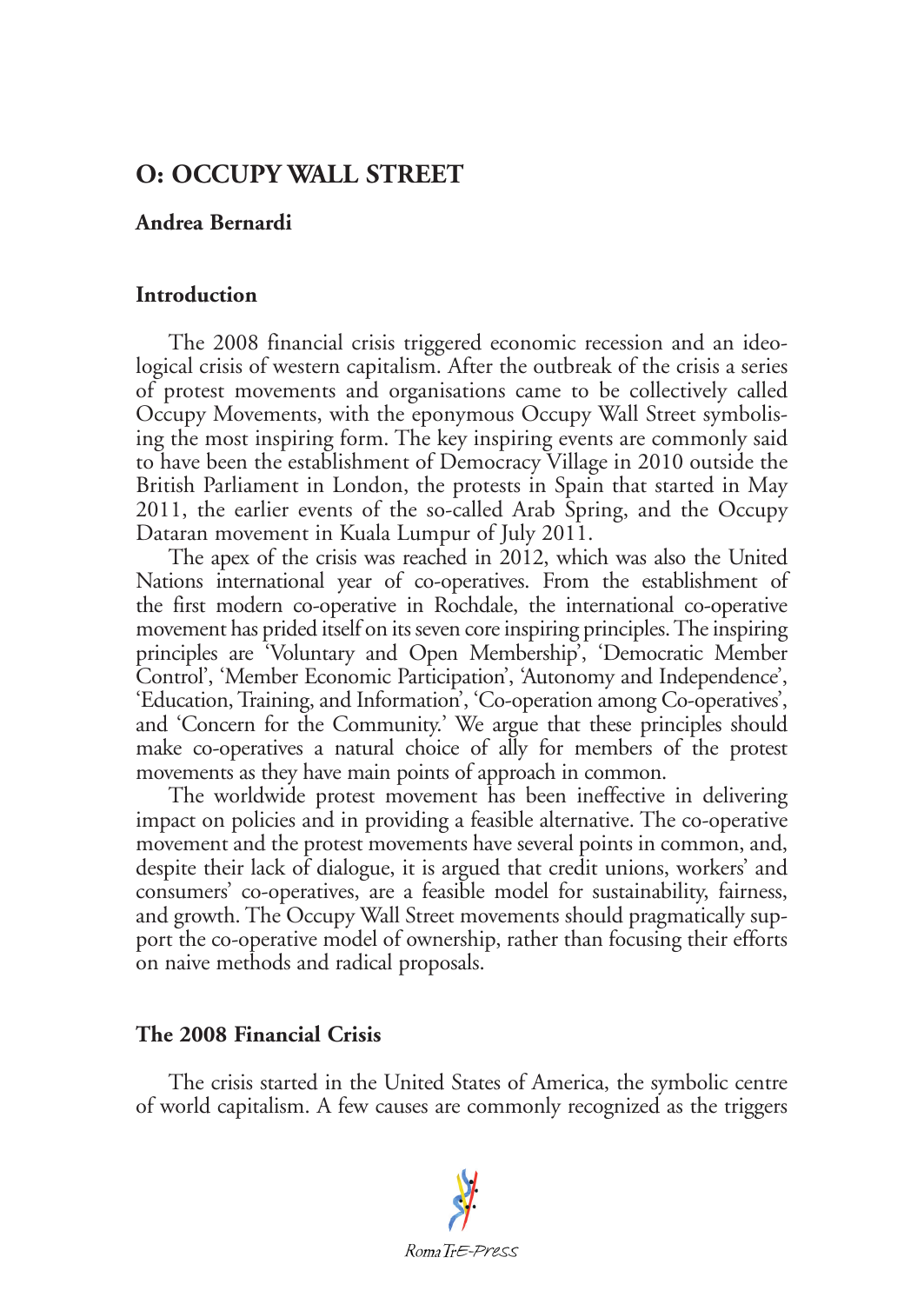to the 2007-2008 US financial crisis, whose consequences have been spreading around the globe ever since. The roots of the crisis (Crotty, 2009) were subprime lending, the existence of excessively easy credit conditions and the consequent housing bubble, predatory practices of negligent lending and the after-effects of fraudulent underwriting. Additional causes (Goodchild, 2012) are financial deregulation (as occurred under both Democrat and Republican administrations), the negative effects of over-leveraging (which started as early as in the mid-90s), and the over-complex financial-management regulatory system. The American debate reached not only the media but also resulted in a series of high-profile judiciary and parliamentary inquiries. Great expectations were placed on these events, but, despite the initial clamour, disappointment followed when it came to policies, legislation and court sentences. In Europe the targets of resentment shifted early on to criticism of government austerity policies, singling out distinct European and international institutions such as the IMF, ECB, and the European Commission, as the responsible culprits.

#### **The Occupy Wall Street Movements and antecedents**

The origins of the protest have been historically traced (Castells, 2012). The last decade of the 20th century and the first decade of the 21st century were characterized by periodical protests organized at the G8, later G20, meetings. In a similar vein, the World Economic Forum meetings in Davos, an informal gathering of world financial and political leaders, found itself to be a favourite target for protests against globalization and neoliberal policies. Criticisms have also increasingly appeared in print. The beginning of the new century has seen a proliferation of publications about non-proprietary standards, anti-globalization, about the ethical dilemmas of consumerism, social conflict, and sustainability. Examples of these sorts of publications are numerous, but include *Empire* by Toni Negri and Michael Hardt (2000), *No Logo* by Naomi Klein (2001), and *Petit Traité de la Décroissance Sereine* by Serge Latouche (2007). Several national variants belonging to the same root exist.

Sweden and Germany can be regarded as pioneers of the direct political involvement and action of the protest movements. The first Pirate party was the Swedish *Piratpartiet*, founded in 2006. Other parties were subsequently formed in Austria, Denmark, Finland, Germany, Ireland, the Netherlands, Poland, and Spain. In some countries their electoral success was tangible for a while.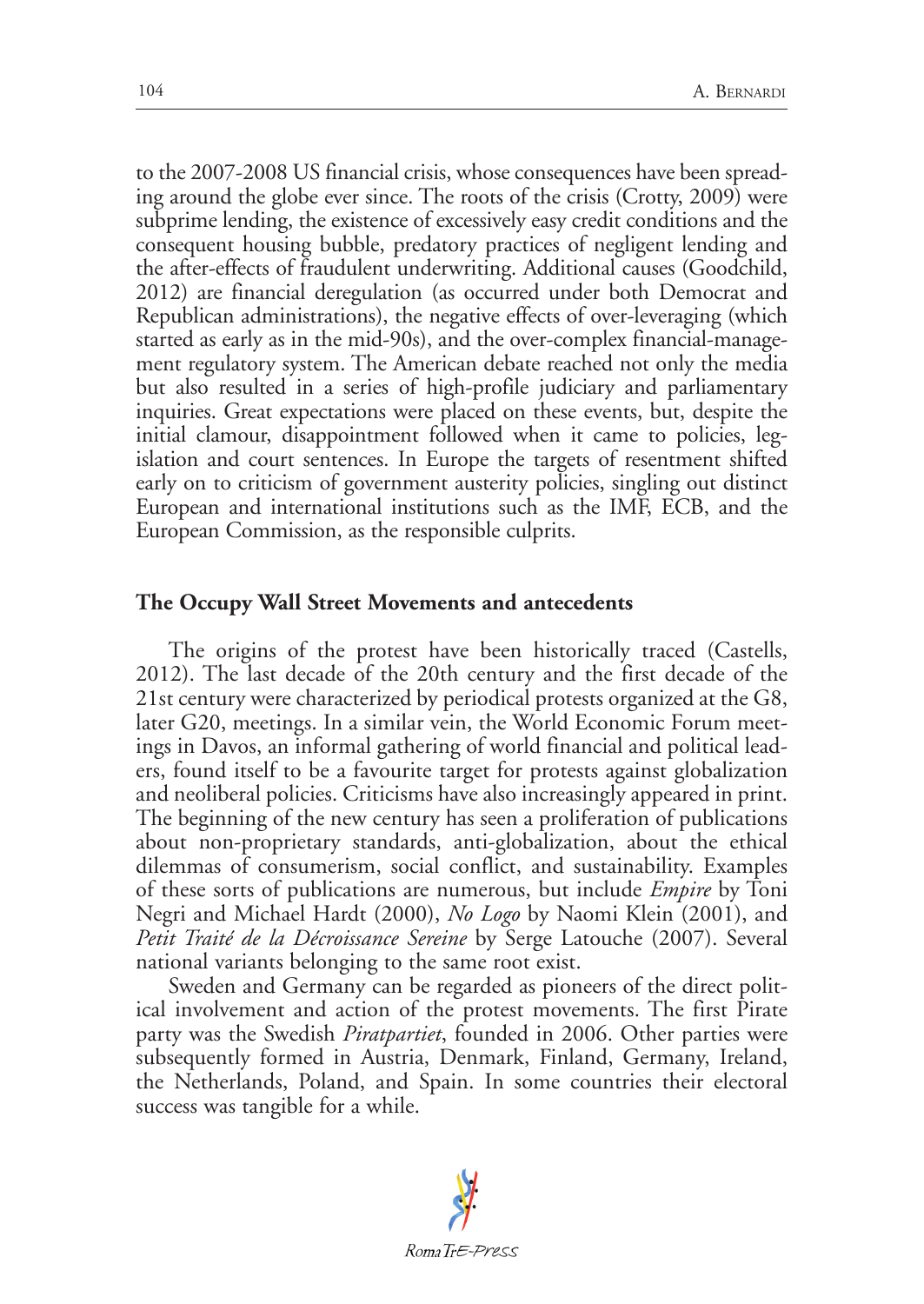Spain was disturbed in May 2011 by a protest movement that is still alive and active. This was the Indignant Movement, alternatively known as Take the Square. The street protests, which occurred during 2011 against the political class, paradoxically helped the conservative party to win the 2011 general election. All the blame for unemployment, state debt, the real-estate bubble, was fully piled at the feet of the socialist government of José Luis Rodríguez Zapatero, who had been in power since 2008.

USA was also the scene of similar discontents. In September 2011 the first Occupy protest that gained national and international media attention was Occupy Wall Street, in New York. Suggestively, gatherings, talks and camping took place in Zuccotti Park, in the heart of New York's financial district (Chomsky, 2012). Showing the power of such movements, in less than a month related gatherings were organized in dozens of other American cities (including even the occupation of the Wisconsin State Capitol building), as well as in about 80 other countries around the world (Gamson and Sifry, 2012).

An inspiring event occurring on American soil was 'Bank Transfer Day'. This was a consumer-activism initiative that called for 'a voluntary switch from commercial banks to not-for-profit credit unions'. In the spirit of the times, everything started on Facebook as an event planned for the November 5th 2011. In a few days, the event was joined virtually by tens of thousands of people and was replicated in other places and times in North America. The basic idea behind this collective action was to complain about the fees and service quality of the Bank of America, suggesting that those members of the public in agreement with the protestors should collectively swap their bank accounts to a co-operative bank, or a credit union as it is defined in USA and Canada. The participants of Occupy Wall Street supported the event, although it did not satisfy every one of their members, as a few radicals complained that co-operative banks should still ultimately be considered a bank, one of the foremost villains of the Occupy Movement.

Italy has not seen massive street protests such as those that occurred in Spain or Greece. Even the peaceful gatherings that have occurred can be seen to have been very limited if compared to their counterparts in France or USA. It seems that the anger of citizens and their participation has been diverted to a political movement, the *Movimento Cinque Stelle* which in 2013 gained third place in the general elections and in 2016 is considered to be the second largest party by intentions of vote.

China has been only softly awakened by minor events that followed the inspirational Arab Spring, in what has been described as the failed Jasmine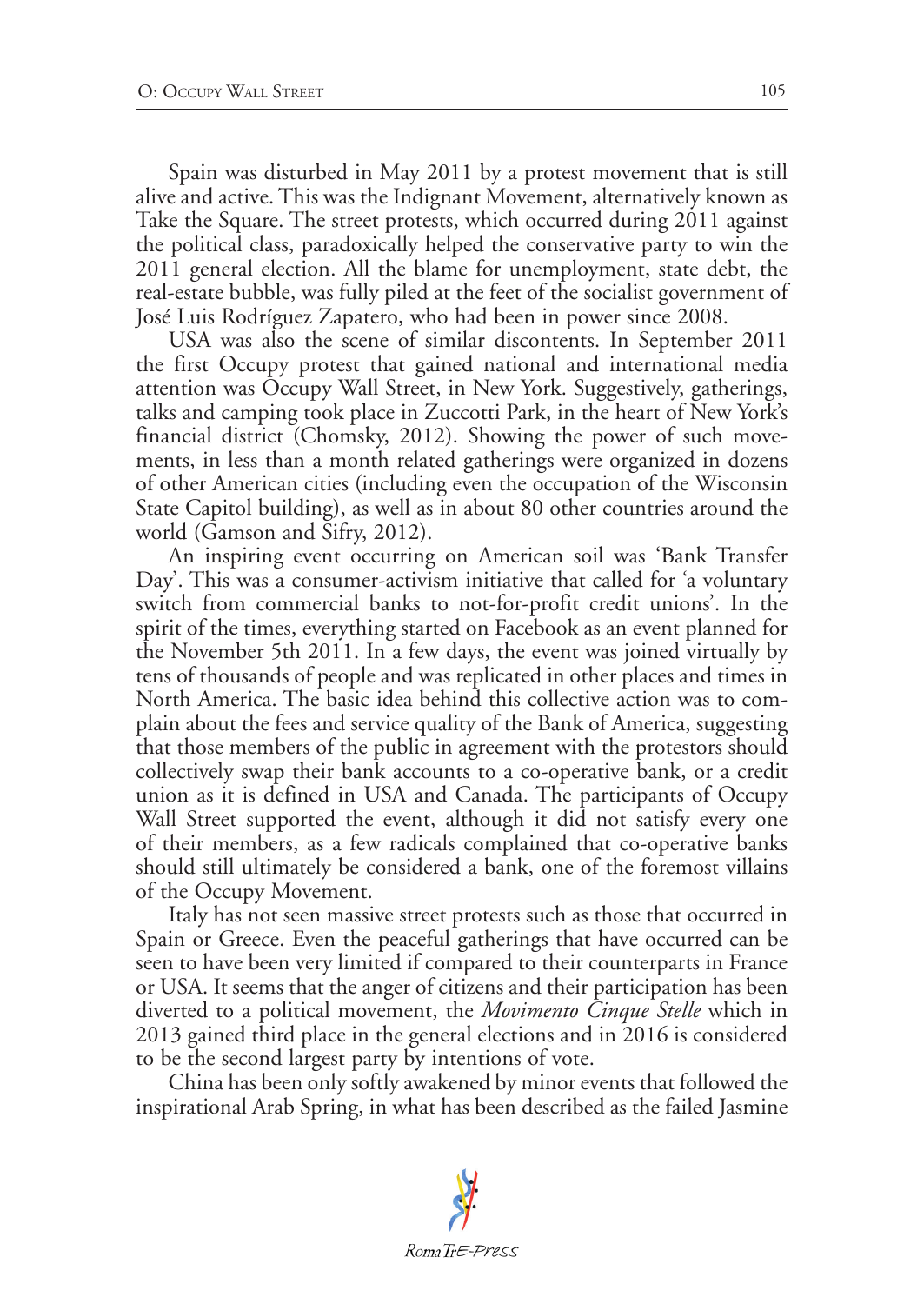Chinese revolution, started in February 2011. Nevertheless, the Special Administrative Region of Hong Kong hosted a very interesting protest, the Occupy Central. The protest took place in a square, Central, in front of the headquarters of the international bank HSBC, near the Hong Kong Stock Exchange. Protesters added to the traditional global economic issues an additional local topic: the request for a reform blueprint towards universal suffrage in Hong Kong. The protest camp stayed in place between 15th October 2011 and 11th September 2012 and was removed after court rules and police intervention. The movement is still active as intellectuals and activists worked on the political manifesto of the so-called Occupy Central 2014 'to press the government for a democratic reform blueprint to achieve universal suffrage.' This led to the hugely participated Umbrella-Movement protests of winter 2014.

#### **The Co-operative Firm**

The co-operative firm is a very old institution. Co-operatives are representative of an alternative-ownership model and should be seen as successfully operating in market economies and contributing to the plurality of the market actors, despite the fact that they are fundamentally non-capitalist in orientation (Hansmann, 1996). A true co-operative is owned by either its workers or consumers or users and this intrinsically makes them more socially responsible and participatory than their capitalist counterparts. Apart from the system of ownership rights, the diversity of co-operative firms can be mapped in a different way in each sector (Bernardi, 2007) and the advantages of co-operatives have been empirically observed by a number of scholars. The workers' co-operatives have been argued, for example, to represent in both theory and practice an alternative to traditional capital-labour conflict (Jossa, 2005; Bernardi *et al*., 2011). Being owned by the consumers or the user they represent a more transparent and fair business model. In the event of market failure they have been shown to be more efficient (Olsen, 2002; Jussila *et al*., 2008) and resilient under difficulties (Zanotti, 2013). Furthermore, co-operative enterprises represent worldwide-distributed alternatives to the investor-owned limited company model (Spear, 2000; Chaves and Monzòn, 2007). They respond to the expectations of consumers or workers better than firms driven only by the need to remunerate the investment of their owners (Jussila *et al*., 2008). It is also possible to argue that co-operatives offer better health and safety conditions to workers. Research by Guiol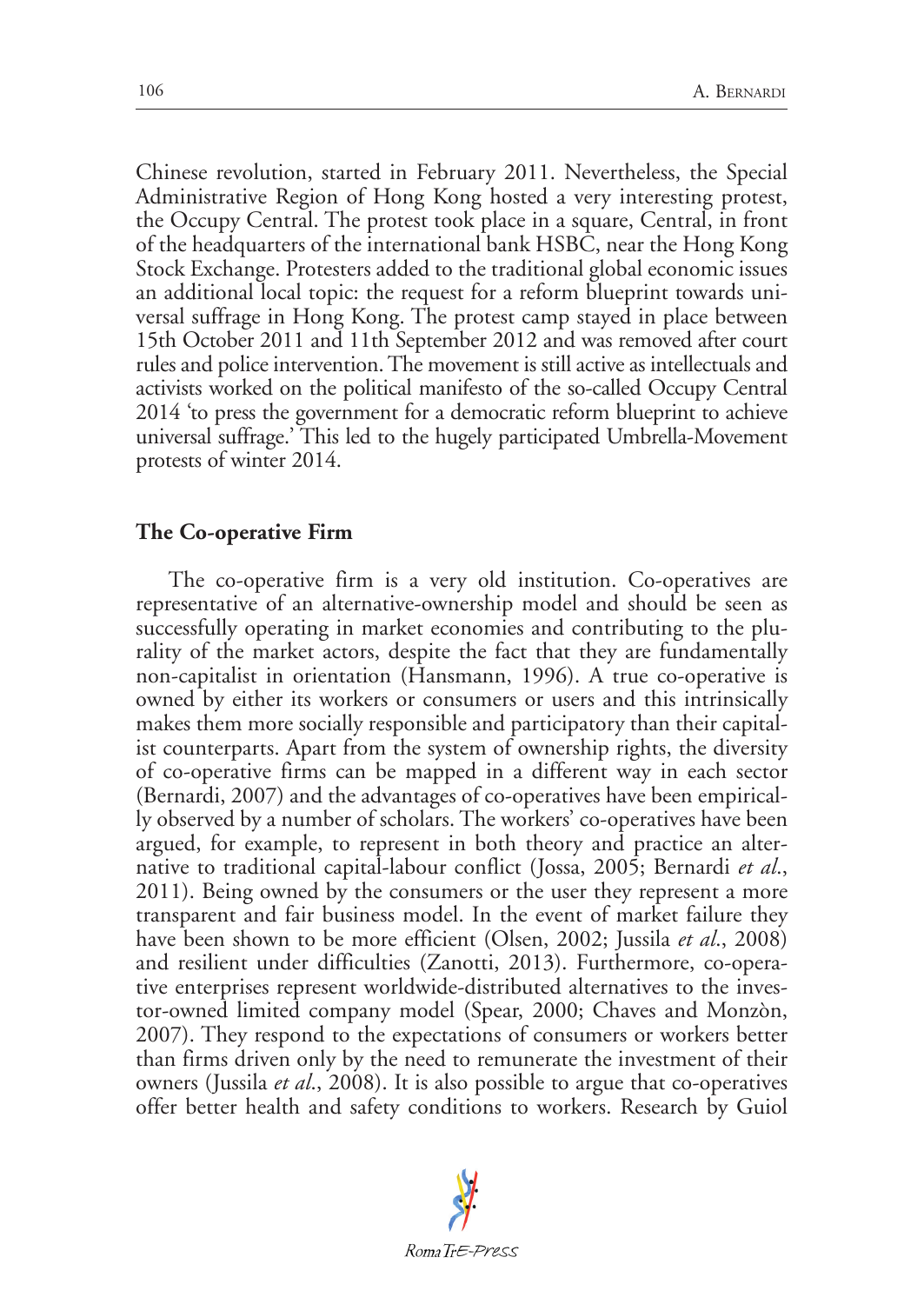and Muñoz, (2007) has demonstrated the existence of a strong relationship between safety, well-being, and workers' participation (see chapter S in this book). Co-operatives are rooted in their local communities and therefore often represent a respected and powerful institution at local level. It is much more likely that a firm owned by the community (for instance an electric co-operative owned by the whole village) will produce positive externalities (such as social capital and investments in corporate social responsibility) rather than negative ones such as pollution.

In the 19th and 20th centuries the mission of establishing a co-operative was primarily to provide a job or a shop or a service, whereas today the rationale has been subtly refocused to provide good jobs, socially and environmentally responsible products and alternative services which the State or the Market were commonly perceived as having failed to provide. The co-operative sector has not been immune from the current financial crisis. Nevertheless, it is still possible to argue that the co-operative sector has shown itself to be remarkably resilient during times of crisis (Birchall and Ketilson, 2009).

#### **Reform or revolution?**

As Noam Chomsky has argued, the demands of the protest movements have been either very moderate (so much so that even *Financial Times* columnists have welcomed them) or they have been too vague and implausible (overthrow capitalism, establish direct democracy, etc.) meaning they do not appear seriously to contest the existing capitalist interests and power systems (Chomsky, 2012). As Graeber has argued, the occupy movements have failed to suggest feasible actual alternatives to the model they have been opposing (Graeber, 2013). The emphasis on method (transparency, information, direct democracy) is not enough if it is not supported by a strong policy platform. Even Joseph Stiglitz has publicly argued that the Occupy Movements have failed to deliver because of lack of organization (Haug, 2013) and of a pragmatic approach. Even the few formal political attempts of organisations belonging to the protest movements have been disappointing. The Italian case, *Movimento Cinque Stelle*, has proved unable to work effectively in parliament despite the several seats gained. The German Pirate Party did not reach the minimum threshold in the 2013 federal elections and will not enter parliament. Contemporary history offers cases of successful and unsuccessful anti-corporate protests. How success is affected by the relationship between degree of ideological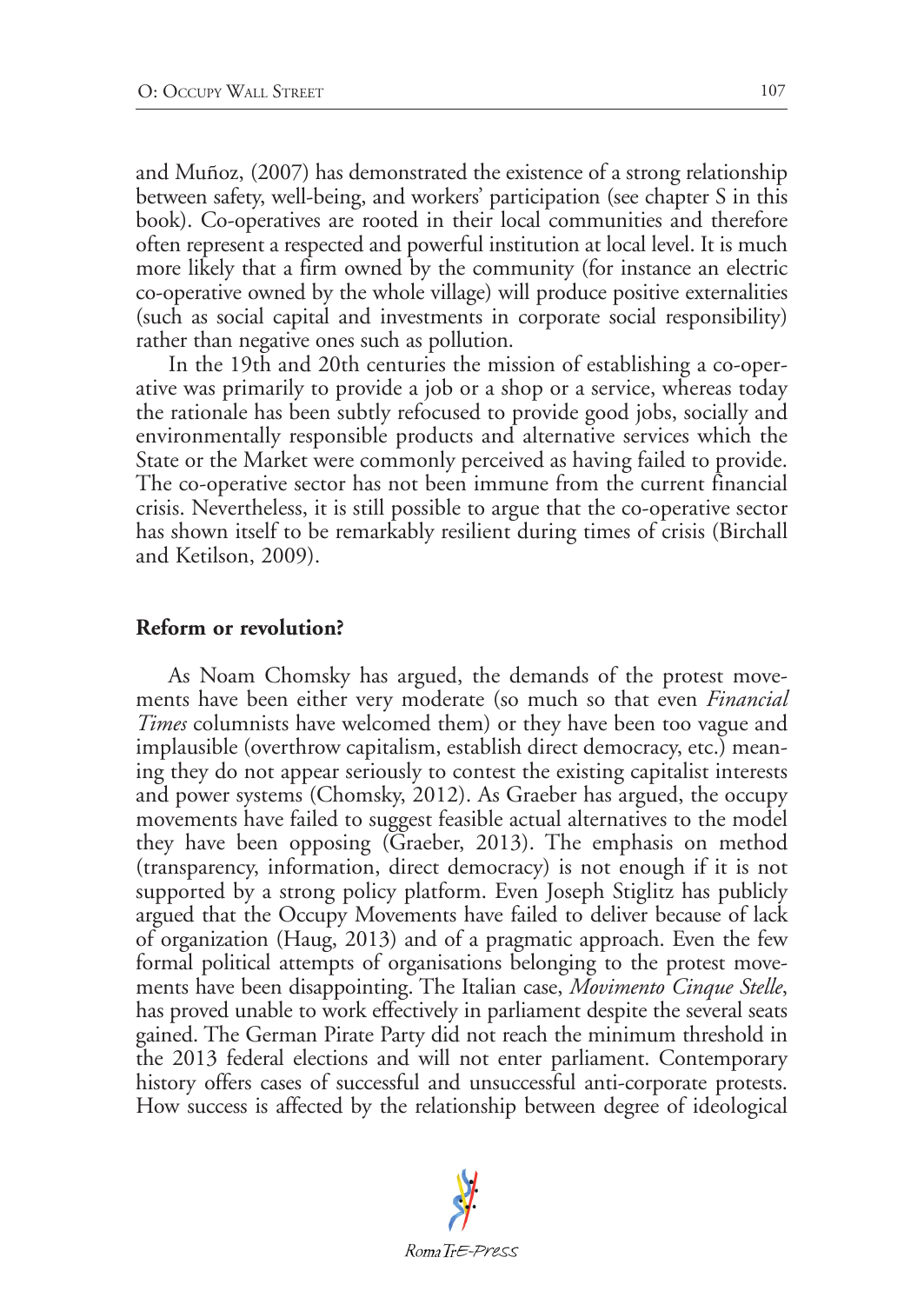radicalism, institutional environment, targets and tactics has been studied (Yaziji and Boh, 2013; Schneiberg, 2013).

Certain conceptual and political weaknesses are fairly common among the Occupy protest movements. For example, the common depiction of the market as a public enemy could be a dangerous over-simplification of a complicated economic situation with few absolute heroes or villains (Roberts, 2012). Similarly, the idea that the State, by definition, would be a better supplier of services than the market, regardless of the sector, the service, and the efficiency could be regarded as excessively reductionist. Another big taboo for the protestors centres on the idea of profit, which is generally characterised by members of these movements as evil, dangerous or wrong. Advocates of co-operatives, though, would argue that profit is actually good, if achieved in a fair and sustainable way. Most co-operatives see profit as a measure of their efficiency and financial sustainability, allowing the organization to keep offering services and goods to their members and providing its workers with employment.

Another example of a recurrent oversight of the Occupy Movement is their anger towards and attacks on banks and financial systems, which are in reality institutions as neutral as the market. Indeed, it seems limiting to reduce banks to public enemies. As explained by advocates of the Bank Transfer Day movement, there are alternatives to the traditional actors of that market. Savers should be aware of the diversity and make informed and wise choices (Michie and Llewellyn, 2010).

#### **Ownership Not Occupation**

If the Co-operatives and the Protest Movements work together, there is a great potential for synergy between the two groups. The Occupy movement has the energy, youth and participation to reinforce the Co-operative Movement. The Co-operative sector has the organization and the infrastructure to support the Occupy Movement and it provides a historically tried-and-tested practical alternative to current market fundamentalism. Such a collaboration between the Co-operative and the Occupy movements requires effort and dialogue between the two parties and many observers feel that this is not likely to happen (Shepard, 2012), especially because of the international and informal nature of the latter (de Bakker *et al*. 2013). Nevertheless, several projects at national and local level may be deployed to start such a dialogue. The finance and banking sector could be a very powerful starting point, if only the protest movement would formally consider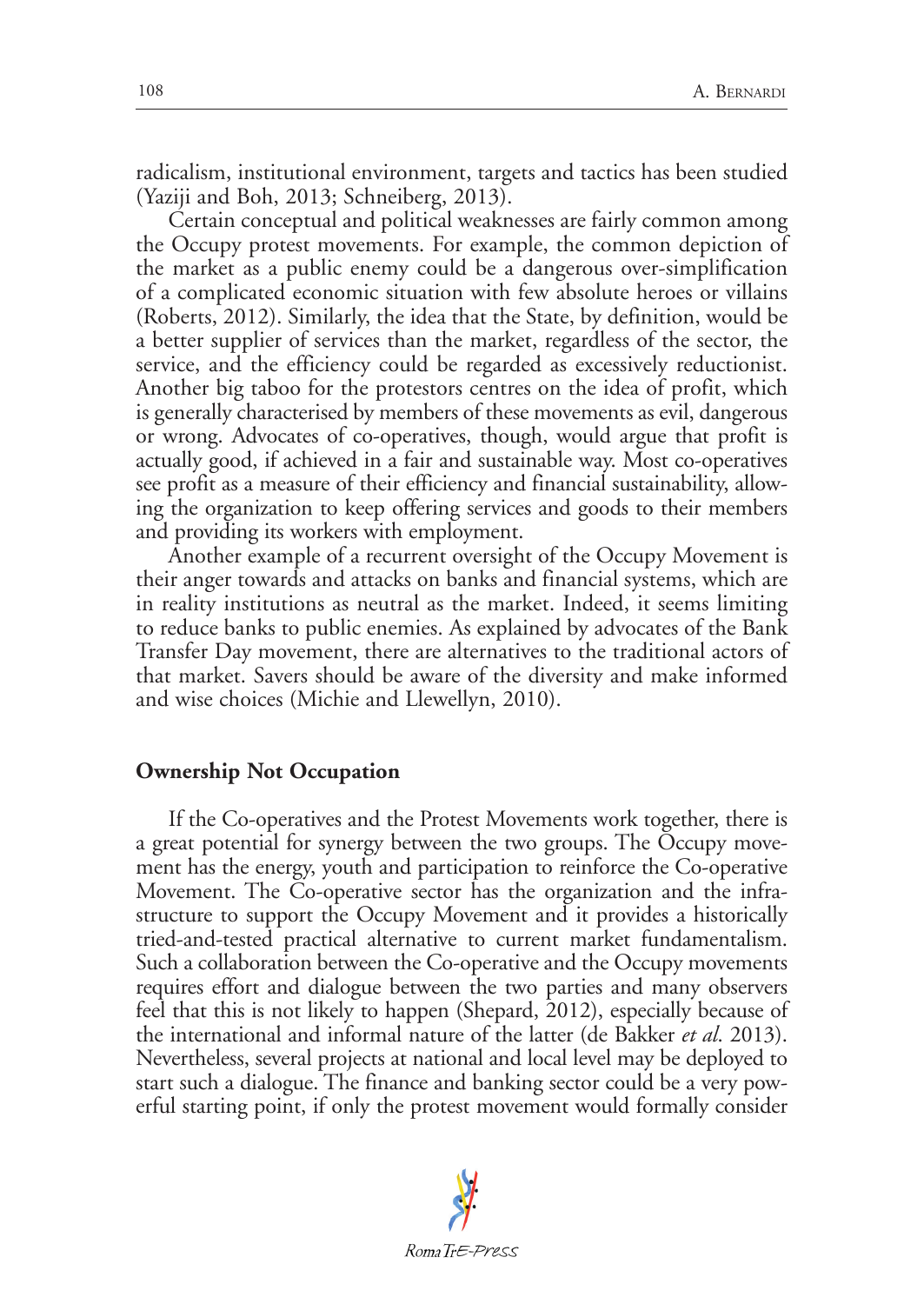co-operative banking (Birchall, 2013) as a model of sustainability, fairness and ethics. The consumer co-operative sector might also be promoted to protest-movement supporters as a model of ownership, responsible consumer behaviour and fairness. Together, both movements could pool their many common concerns and raise a common voice. Where possible co-operative ownership should be supported as a model of transferring utilities, services and public goods infrastructures from the State to the community, rather than to a large capitalist corporation.

### **Conclusions**

The Occupy Movement needs a feasible and pragmatic action proposal to make protests constructive and consequently more effective. Their emphasis to date on methods rather than on solutions has proved to be largely ineffective. Without a feasible and sound proposal, the Occupy movement either will decline (Roberts, 2012) or will end up reinventing itself more radically.

The Co-operative Movement needs to attract a new generation of members with motivations different from those of the previous generations. The old ideological membership (either Socialist or Christian) of fathers and grandfathers is gone forever and a new set of reasons to join needs to be written and promoted, which resonates with the young and the socially aware.

The protest movement needs the pragmatic experience of the co-operative sector. The co-operative movement needs the energy and youth involved in the occupy movements. Citizens and consumers of the North and the South of the world need both a competitive alternative actor for the market and a strong advocate against the excesses of capitalism (Stiglitz, 2009). This can be achieved through ownership, not occupation.

# **References**

Bernardi A., Greenwood A., (2014), 'The co-operative firm a non-capitalist model for the Occupy Movement,' in *Economic Policy and The Financial Crisis*, Ł. Mamica and P. Tridico, eds., New York: Routledge. Bernardi A., (2007), 'The Co-operative Difference. Economic, organizational and policy issues,' *International Journal of Co-operative Management*, 3, pp. 11-23.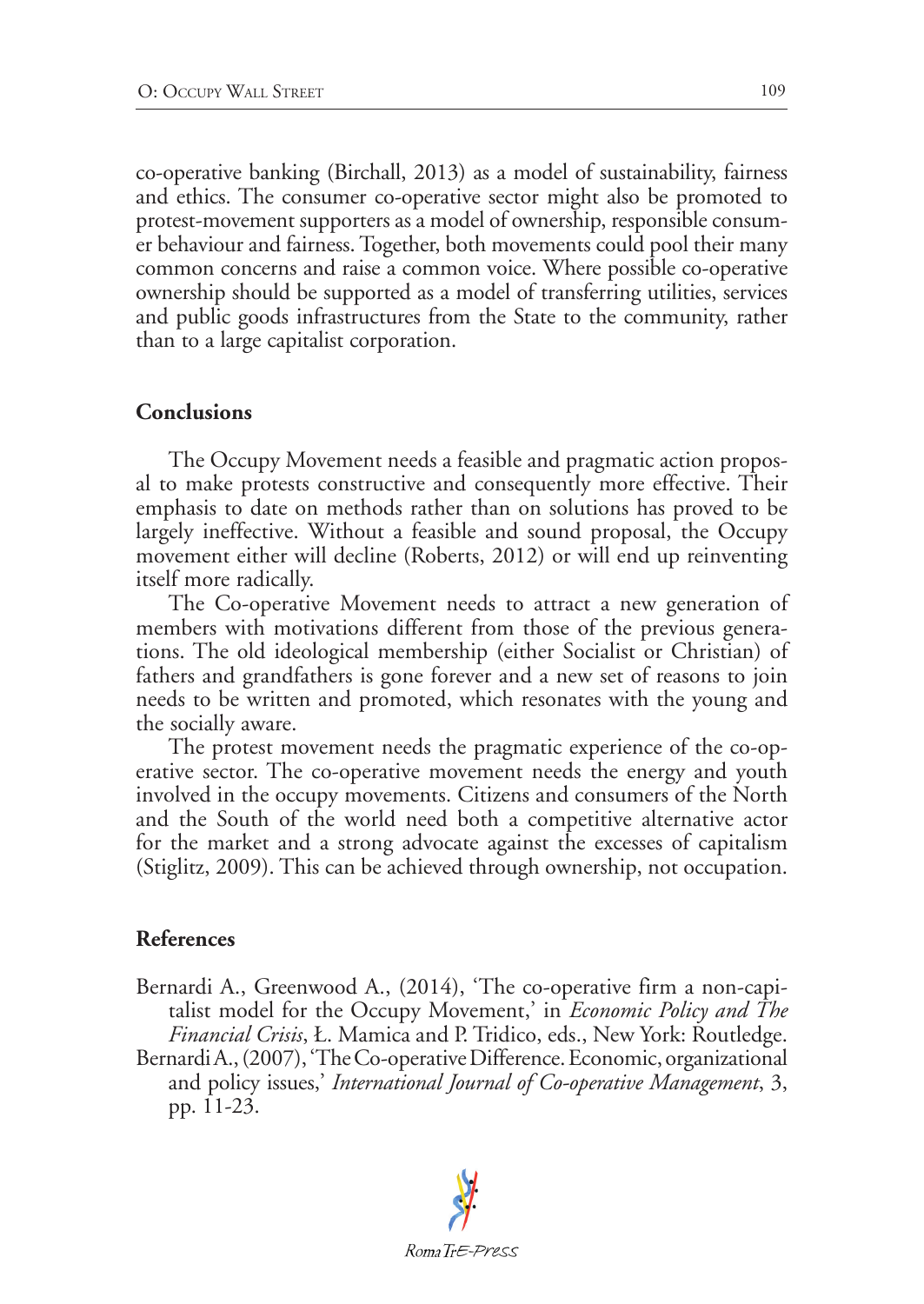- Birchall J., (2013), *Finance in an Age of Austerity: The Power of Customer-owned Banks*, Cheltenham: Edward Elgar.
- Birchall J., Ketilson L.H., (2009), *Resilience of the co-operative business model in times of crisis*, Geneva: International Labour Office.
- Castells M., (2012), *Networks of Outrage and Hope: Social Movements in the Internet Age*, Cambridge: Polity Press.
- Chomsky N., (2012), *Occupy*, London: Penguin.
- Crotty J., (2009), 'Structural causes of the global financial crisis: a critical assessment of the "new financial architecture",' *Cambridge Journal of Economics*, 33(4), pp. 563-580.
- de Bakker F.G.A., den Hond F., King B., Weber K., (2013), 'Social Movements, Civil Society and Corporations: Taking Stock and Looking Ahead,' *Organization Studies*, 34(5-6), pp. 573-593.
- Gamson W.A., Sifry M.L., (2012), 'The #Occupy Movement: An Introduction,' *The Sociological Quarterly*, 54(2), pp. 159-163.
- Goodchild P., (2012), 'What is wrong with the global financial system?,' *Journal of Interdisciplinary Economics*, 24(1), pp. 7-28.
- Graeber D., (2013), *Democracy Project: A History, a Crisis, a Movement*, New York: Spiegel & Grau, Random House.
- Graeber D., (2011), *Debt: The First 5000 Years*, Brooklyn: Melville House.
- Guiol P., Muñoz J., (2007), 'Management, participation et santé des salariés: des médecins et des salariés parlent,' *RECMA*, 304, pp. 76-96.
- Hansmann H., (1996), *The Ownership of Enterprise.* Cambridge, Mass.: Harvard University Belknap Press.
- Haug C., (2013), 'Organizing Spaces: Meeting Arenas as a Social Movement Infrastructure between Organization, Network and Institution,' *Organization Studies*, 34(5-6), pp. 705-732.
- Jossa B., (2005), 'Marx, Marxism and the co-operative movement,' *Cambridge Journal of Economics*, 29(1), pp. 3-18.
- Jussila I., Tuominen P., Saksa J.M., (2008), 'Following a different mission: where and how do consumer co-operatives compete?,' *Journal of Co-operative Studies*, 41(3), pp. 28-39.
- Klein N., (2000), *No Logo*, London: Harper Collins Publishers.
- Latouche S., (2007), *Petit traité de la décroissance sereine*, Paris: Mille et Une Nuits.
- Michie J., Llewellyn D.T., (2010), 'Converting Failed Financial Institutions into Mutual Organisations,' *Journal of Social Entrepreneurship*, 1(1), pp. 146-170.
- Negri T., Hardt M., (2000), *Empire*, Cambridge, Mass.: Harvard University Press.